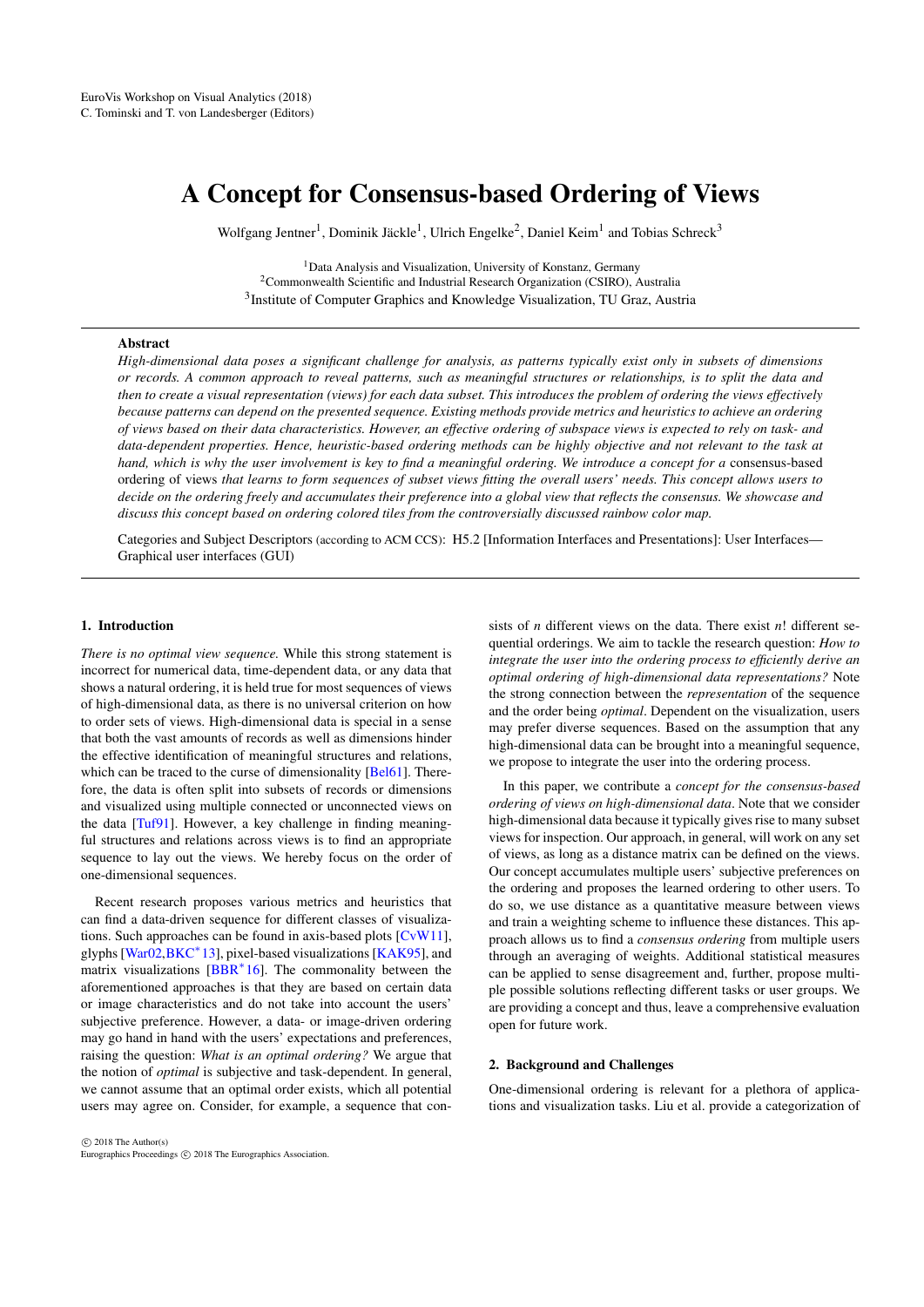<span id="page-1-0"></span>transformation steps within the information visualization pipeline, which also covers visual mapping techniques [\[LMW](#page-4-7)<sup>∗</sup>17]. We consider three of these visual mapping techniques as relevant for the problem of 1D ordering and describe them in the following including the available approaches regarding the ordering as well as the problems that remain. In the following, we provide example approaches that motivate the need to incorporate the domain-specific knowledge in this problem in a feedback-based manner.

Axis-Based visualization techniques map dimensions of an element to different axes and, thus, allow a user to investigate relationships of the data across these dimensions. Well-known techniques include parallel coordinates, scatterplot matrices, and radial layouts [\[WGK10\]](#page-4-8). For each of these techniques, the order of the axes is crucial as it reveals different visual patterns. Claessen and van Wijk's approach on *Flexible Linked Axes* [\[CvW11\]](#page-4-2) allows users to place axes in various ways for different visualization techniques. Their work highlights the high importance of ordering interaction for the user. While this system is capable of placing axes beyond a 1D ordering (e.g., 2D as for TimeWheels [\[TAS04\]](#page-4-9)), it is not possible that multiple users agree in their ordering preferences. Similar to axis-based methods, also matrices require an ordering to reveal patterns and many ordering methods exist to date [\[BBR](#page-4-6)<sup>∗</sup>16].

Glyphs are popular to visualize high-dimensional data within a small graphical entity. Ward [\[War02\]](#page-4-3) and Borgo et al. [\[BKC](#page-4-4)<sup>\*</sup>13] give an overview of different glyph placement strategies including data-, structure-, feature-, and user-driven. Chung et al. provide a so-called IMG plot where the user can actively influence the 2D axes that are used to place the glyphs  $[CLP^*15]$  $[CLP^*15]$ . The related work in this field either suggests automatic approaches [\[SFO](#page-4-11)<sup>\*</sup>15, [KDFB16\]](#page-4-12) or interactive approaches [\[CLP](#page-4-10)<sup>∗</sup> 15] where features are selected by the user to find an order/placement for glyphs.

Pixel-Oriented visualizations provide the most compact encoding of information in a given display [\[LMW](#page-4-7)<sup>\*</sup>17]. With pixel displays and appropriate layout techniques including aggregation and interaction, finding patterns and trends in large amounts of data is supported. Naturally, the way of mapping of data to pixel values is crucial. Keim et al. proposed recursive patterns [\[KAK95\]](#page-4-5). The general idea is to arrange the data records in such way that their spatial distance represents similarity of values to each other.

All of these techniques highlight the importance of ordering and placement, and there exist works to use features from the data (dimensions) to infer an order. Interactive approaches allow the user to explicitly select features or combinations to derive an order.

Furthermore, various approaches have been presented that include the user to explore *ranked* data. In contrast to orderings, ranking-based approaches help users to navigate the data content  $[GLG^*13]$  $[GLG^*13]$ . This is typically done by involving the user in attribute prioritization tasks or filter customization [\[dSSV15,](#page-4-14) [dSSV16,](#page-4-15)[WDC](#page-4-16)<sup>∗</sup> 18]. Other approaches, more related to the ordering issue, involve the domain knowledge of the user and enable the in-teractive selection of different ordering algorithms [\[FGS](#page-4-17)<sup>\*</sup>17[,JJ17\]](#page-4-18). There exists a rich variety of ordering algorithms, which we do not aim to survey here. Users perceive orderings differently and have differing opinions as to what characterizes an optimal ordering. Typically, the ordering is determined based on features of interest in the data, depending on user and task. Hullman et al. [\[HKL17\]](#page-4-19) evaluate the perception of sequences, finding that participants have different views on how a sequence should look like.

Recent work incorporates the idea of adapting distances in highdimensional planar projections [\[YMSJ05,](#page-4-20)[BLBC12,](#page-4-21)[ECNZ15\]](#page-4-22). The analyst can make use of her domain knowledge and thus, change the relations between data points in the display. Each interaction impacts the corresponding visualization model, which is the parameterization of the projection. However, these works focus on the relationship between data points and do not consider the order.

In other works  $[WDC^*18]$  $[WDC^*18]$ , the user is enabled to rank data items, and an algorithm finds the appropriate feature weighting. However, the order does not necessarily imply a ranking, and we do not weigh features but a given distance matrix.

We aim to incorporate the users' knowledge by providing an implicit solution, in which the user must not explicitly know about features and their importance, but in which this information can be extracted by analyzing the preferred order of one or more users.

# 3. Consensus-based ordering of views

Our general idea of consensus-based ordering of views on highdimensional data is to incorporate the users' subjective ordering preferences on the ordering problem. This means that different users may not share the same ordering preferences, but prefer differing sequences. Note that we do not require users to issue a complete ordering, but that also partial orderings can be supplied. All the collected preferences of the users on the ordering problem are then incorporated as feedback into the generation of a new sequence that is learned based on a majority vote. We consider this learned sequence as the consensus-based ordering. In the following, we introduce and discuss a general model that implements this concept. We consider a view as a visual and application-dependent representation of a subset or a projection of the data. In our example case in the next Section, a view is merely a colored tile, but any form of small multiples, glyphs, or axes of a parallel coordinates plot are possible. Our approach learns a sequence from the way different users order the views and presents this learned sequence to the next user. The concept enables each user to bring in her knowledge and reorder the sequence, which again serves as input to the generation of the overall learned sequence.

A related approach, introduced by Stormo et al. [\[SSGE82\]](#page-4-23), proposes Position Weight Matrices (PWM) that are trained to classify DNA/mRNA sequences. A PWM, hereby, encodes the probability for each element at each position, which is highly relevant to our ordering problem. In contrast to Stormo et al., we aim for an approach that is robust to shifts in sequences and enables users to sort-in new elements.

We introduce a general, linear concept that incorporates userdefined sequences by weigh adaption as depicted in Figure [1.](#page-2-0) In the first step, the data is visualized in the form of views, and basic interaction techniques such as drag and drop are enabled allowing to adapt the ordering. We hereby refer to the well-known visualization pipeline by Card et al. [\[CMS99\]](#page-4-24). The second step is key to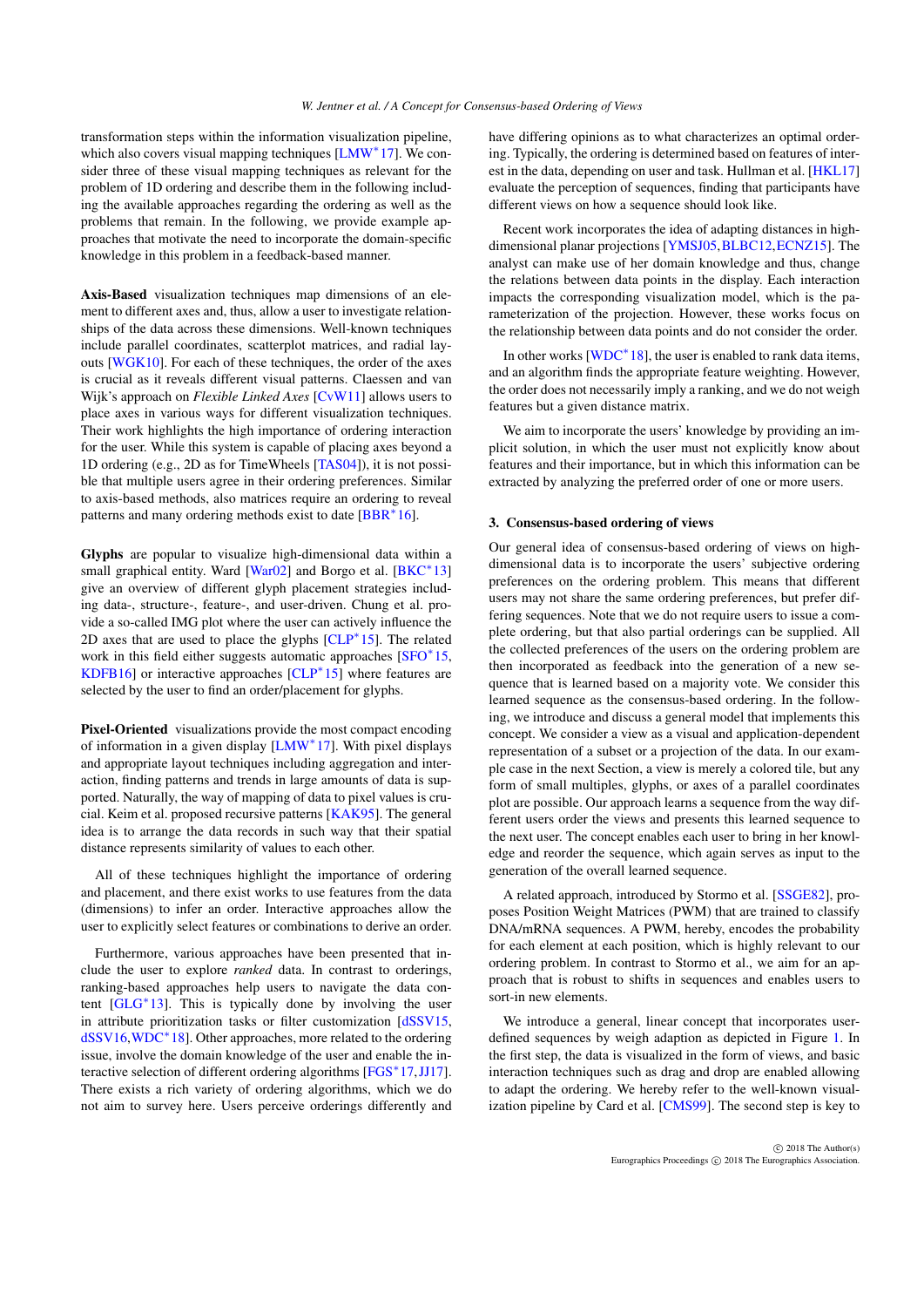<span id="page-2-2"></span>

Figure 1: *General model for consensus-based ordering. Initial ordering of views is generated based on the well-known visualization pipeline by Card et al. [\[CMS99\]](#page-4-24). A learned weighting scheme is then applied to the sequence, causing the views to reorder about a common user-driven understanding of the sequence.*

our concept: Based on the visual representation of the views, we initialize the ordering of views taking into account a given distance matrix and learned distance weights. The notion of distance is a natural way of indicating how similar elements are and what order they follow. For high-dimensional data, the notion of distance becomes blurred due to the curse of dimensionality [\[Bel61\]](#page-4-0), which is why different user groups may find different orderings to be correct.

Algorithm [1](#page-2-1) shows the process of deriving a new weight matrix (*wm*) for *one* user. The algorithm takes a given distance matrix that can be based on any distance measure (data- or imagebased). The second parameter is a weight matrix that either reflects the original distances (all elements are 1), or any consensus based on the input of previous users (in our case, obtained by averaging, see below). When multiplied (Hadamard product) with the original distance matrix, the resulting distance matrix represents the users' subjective feedback. The distance matrix can be transformed into a 1D ordered sequence based on well-known linear approaches such as the classical Multi-dimensional Scaling (MDS) [\[CC00\]](#page-4-25) or force-directed drawing using Hooke's Law [\[Kob12\]](#page-4-26). Examples include [\[JHB](#page-4-27)<sup>∗</sup> 17, [vdEHBvW16,](#page-4-28) [BSH](#page-4-29)<sup>∗</sup> 16]. When the user changes the order, i.e., switches two views of the sequence, the distances (rows and columns) of the respective elements are switched. The weight matrix can be derived by a Hadamard-division of the current distance matrix with the original distance matrix. Therefore, the original distance matrix multiplied by the weight matrix and piped into the projection method always reflects the currently preferred sequence of the *current* user. The final weight matrix of each user is stored. The weight matrices can be averaged to reflect a consensus. This is, however, not robust to outliers but other statistical measures can be included in combining the various weight matrices. We consider this as future work.

The described approach uses a projection to one dimension to derive the order. This can be extended to additionally reflect distances by visually separating the views. This requires to adapt the distance matrix differently when the user swaps two views, but the rest of the procedure is not subject to any change.

The issue with storing pairwise distances is that the layout algorithms are unaware whether the sequence starts with the first or the last view. In other words, the sequence is flipped and still reflects the correct pairwise distances, which can be traced back to the rota-

 c 2018 The Author(s) Eurographics Proceedings (C) 2018 The Eurographics Association.

<span id="page-2-0"></span>

| Weight adaption                                                                                                                                             | <b>Algorithm 1</b> A weight matrix $(wm)$ is calculated for one user. |
|-------------------------------------------------------------------------------------------------------------------------------------------------------------|-----------------------------------------------------------------------|
| rwise weights                                                                                                                                               | Input: $odm = original distance matrix$ ; wm = weight matrix          |
|                                                                                                                                                             | Output: $wm$ , a weight matrix that, multiplied with $odm$ reflects   |
|                                                                                                                                                             | one user's optimal order                                              |
| ordered                                                                                                                                                     | do                                                                    |
| <b>VIEWs</b><br>tance-based<br>ordering<br>re-ordering                                                                                                      | $dm = odm \circ wm$ //Hadamard product                                |
|                                                                                                                                                             | $order = projectilectlinear(dm, 1)$ //e.g., MDS                       |
|                                                                                                                                                             | display order to user                                                 |
|                                                                                                                                                             | $dm$ = switch rows and columns of dm according to the user's          |
| nsus-based ordering. Initial or-<br>on the well-known visualization<br>A learned weighting scheme is<br>ng the views to reorder about a<br>of the sequence. | change                                                                |
|                                                                                                                                                             | $wm = dm \oslash odm$ //Hadamard division                             |
|                                                                                                                                                             | while user not satisfied with order                                   |
|                                                                                                                                                             | return wm                                                             |
|                                                                                                                                                             |                                                                       |

<span id="page-2-1"></span>tion invariance; the distance matrix does not reflect any order using an ordering flipped by  $\pi$ . In fact, for a flipped ordered sequence the distance matrix is identical, and the layout approach cannot determine which view is the first. We, therefore, add two additional and artificial elements to our distance matrix, which also hold the information if they start or end the sequence [\[PZS](#page-4-30)<sup>∗</sup> 15]. These two elements serve as anchors. In a visual metaphor, these anchors are placed at the beginning and ends of the sequence. This implies that the distance between these two anchors is maximal and no other distance must be greater.

When new and previously unseen elements are added to the sequence, their position can be extrapolated. A generated consensus distance matrix can be compared to any other distance matrix that is being generated from a data- or image-based distance measure. A simple comparison can be achieved by calculating the mean squared error and choose the distance matrix with the lowest error. An extension could be to derive feature weights from a given consensus-based distance-matrix [\[WDC](#page-4-16)<sup>∗</sup> 18]. We consider this as future work. With this information, the position of the new element can be recommended to the user which may or may not result in additional iterations for refinements by the user.

In summary, our concept incorporates the user using interaction and learns an ordering based on the user consensus. The concept is not restricted to 1D sequences and can be extended to higher dimensions such as 2D and 3D; the notion of distance is not restricted to a number of dimensions.

### 4. Example Case: Color Ordering

We use the controversially discussed rainbow color map [\[BI07\]](#page-4-31) as an example case as it nicely represents the subjectiveness of an optimal ordering. Furthermore, it allows a simple visual representation, but this could be extended to more complex views such. Our approach scales to any number of dimensions yet is only limited by the curse of dimensionality which is subject to current research. Even though the example case is not of a very high-dimensional nature, any derived distance matrix can be used in our approach.

The colors are selected from the HSV color space where the saturation and value are set to the maximum, and the hue is alternated to generate differently colored tiles (see Figure [2\)](#page-3-0). While there exist some *short sections* that can be perceptually ordered, implying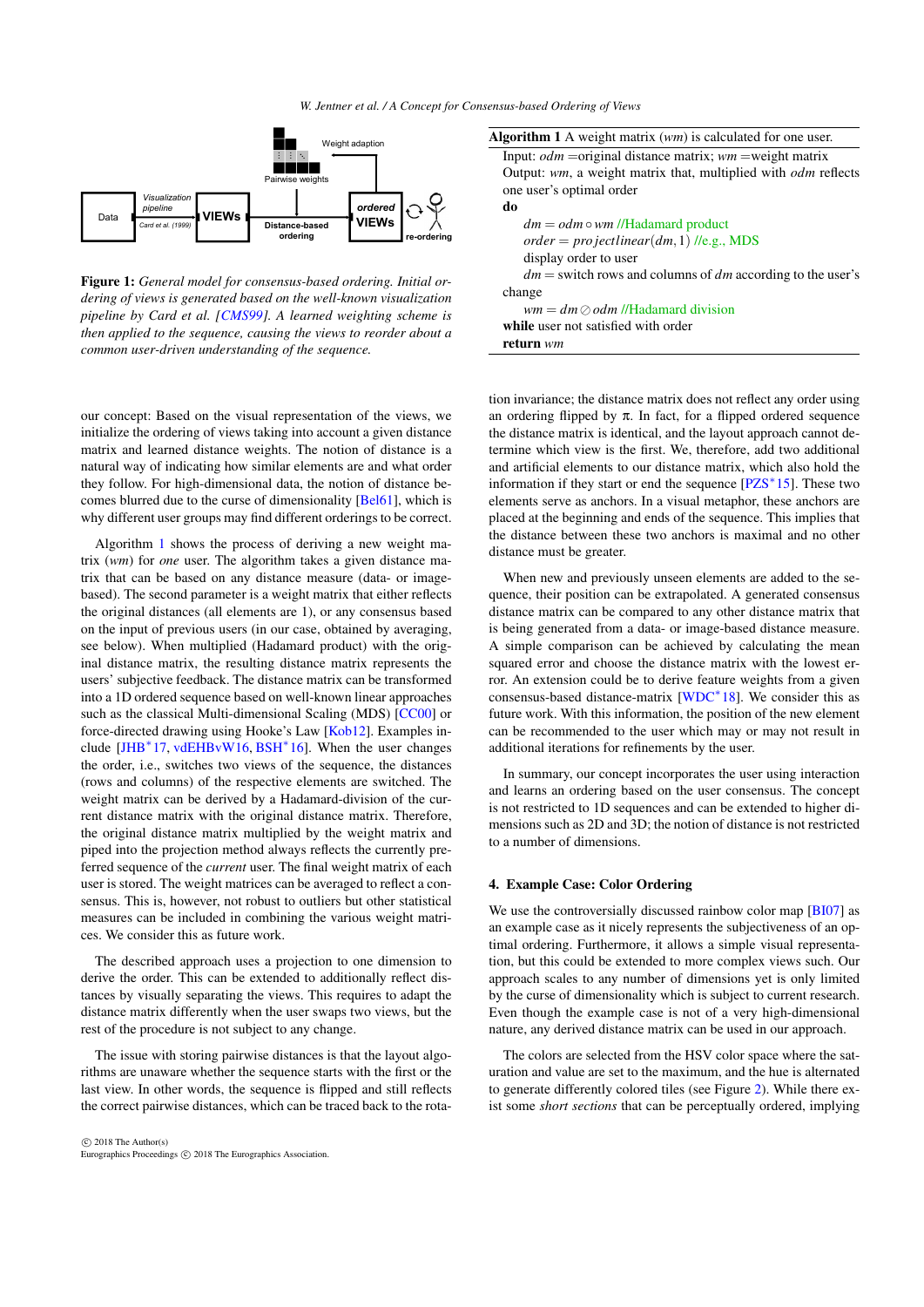#### *W. Jentner et al. / A Concept for Consensus-based Ordering of Views*

<span id="page-3-1"></span>

<span id="page-3-0"></span>Figure 2: *Different possible orderings of the rainbow color map. (1) and (6) represent an ordering according to the wavelength in an ascending and descending order.*

a total order is difficult or even impossible [\[War12,](#page-4-32) p.128]. More recent studies [\[CAB](#page-4-33)<sup>∗</sup> 16] are consistent with this claim. Figure [2](#page-3-0) shows different possible orderings. (1) and (6) hereby reflect the sequence of the wavelength in an ascending and descending order. The other sequences diverge as the starting/ending point of the hue in the HSV color space is varied. Nevertheless, the *short sections* are still in order.

Four possible input orders can be presented to the user which originate only from the adaption of the input weight matrix. (i) the order based on original distance matrix (all weights are 1); (ii) a randomized order (random weights); (iii) other distance matrices from different distance measures reflected through the weight matrix; (iv) a consensus-based order of previously user-defined orderings. The second and third might be useful to prevent converging into a local optimum as a user might be tempted to agree on a given ordering. Especially, when the user knows about the fact that the input order is not randomized. In any case, the interactions of the user trying to find a new optimal ordering are captured, and the weights reflecting the majority vote are adjusted.

It is likely that, in this case, random users do not agree on one or a limited number of orderings. However, we can assume that specific user groups do. The rainbow color map originates from the field of physics. In this example user group, we could assume that the orderings converge to the ordering according to the wavelength as physicists know about this matter. While there is no correct ordering per se, such a convergence would reflect the background knowledge of this specific user group.

## 5. Discussion and Concluding Remarks

We propose a general concept for the consensus-based ordering of views. With our concept, it is possible to find a consensus of multiple users' opinions about the subjective preference of order. While we do not allow the explicit selection or ranking of features, we encourage the user to interactively change the order until she thinks it is optimal. The concept then allows us to derive the ranking/selection and use this information for additional data or similar tasks. Note that our concept is based on the assumption that a consensus can be found by averaging. This assumption may be violated in practice. Future work will include mechanisms to

detect disagreement and possible contradictory preferences of users, and visualization to show these to the user. In case of strong contradictions, users should be enabled to overrule influence by particularly contradictory other user preferences. We intend to use methods and best practices of related fields such as consensus clustering and consensus trees [\[SG02\]](#page-4-34).

Our concept provides much control to the user which includes all of the user's possible cognitive biases.While some biases can be limited by the consensus of a user group others might be leveraged. However, we do not allow the user(s) to influence the underlying distance function directly but, moreover, change the weights which might impact the global order. The rapid feedback that is provided to the user allows her to reconsider the actions and she might come to a different solution.

The concept is flexible enough to be aware of different tasks, user groups, or even converging optimal solutions over time, for example, due to changing data or real-world knowledge. The modular weight adaption method can be adjusted or exchanged to cover all of these cases. A simple use case is to weight each weight matrix (scalar multiplication) according to the user's expertise. However, more complex scenarios are imaginable in practice.

Another interesting aspect is the combined weight matrix itself. Analyzing this data can shed light on what views of a sequence are mostly subject to change and also to what magnitude. More statistics such as the variance or distributions may help to identify various subgroups of users that have a diverging consensus of optimal order. Comparing the resulting distance matrix to other various matrices provides insight on what data- or image-based distance measure best reflects the users' optimal ordering – and also for which views it fails. Furthermore, it is possible to derive feature weights based on the resulting distance matrix, which then provides a simi-lar use case to Wall et al. [\[WDC](#page-4-16)<sup>\*</sup>18]

The initial distance matrix in combination with the learned weights can be combined and compared to various other distance metrics based on data or image features. This may be fruitful in a scenario where the user is presented with a (small) subset of the views, defines an order, and then additional views can be placed automatically based on the available feedback.

High-dimensional data and the curse of dimensionality impose the risk of distortions that can occur in projection techniques. This challenging problem conveys an active field of research. While we cannot solve this problem here, we argue that orderings impose a great difference in the weights and that such great differences are less impacted by distortions. Again, the rapid feedback supports the user to spot possible distortions and find countermeasures.

We are planning an user evaluation to seek answers to the following open questions: How (early) can a consensus be measured? Are users satisfied with the consensus? How scalable is our approach? We are confident that by answering these questions we can provide a practical solution to the initially stated problem of finding a subjective and task-dependent ordering strategy.

#### Acknowledgments

This work was supported by the EU project VALCRI under grant number FP7-SEC-2013-608142.